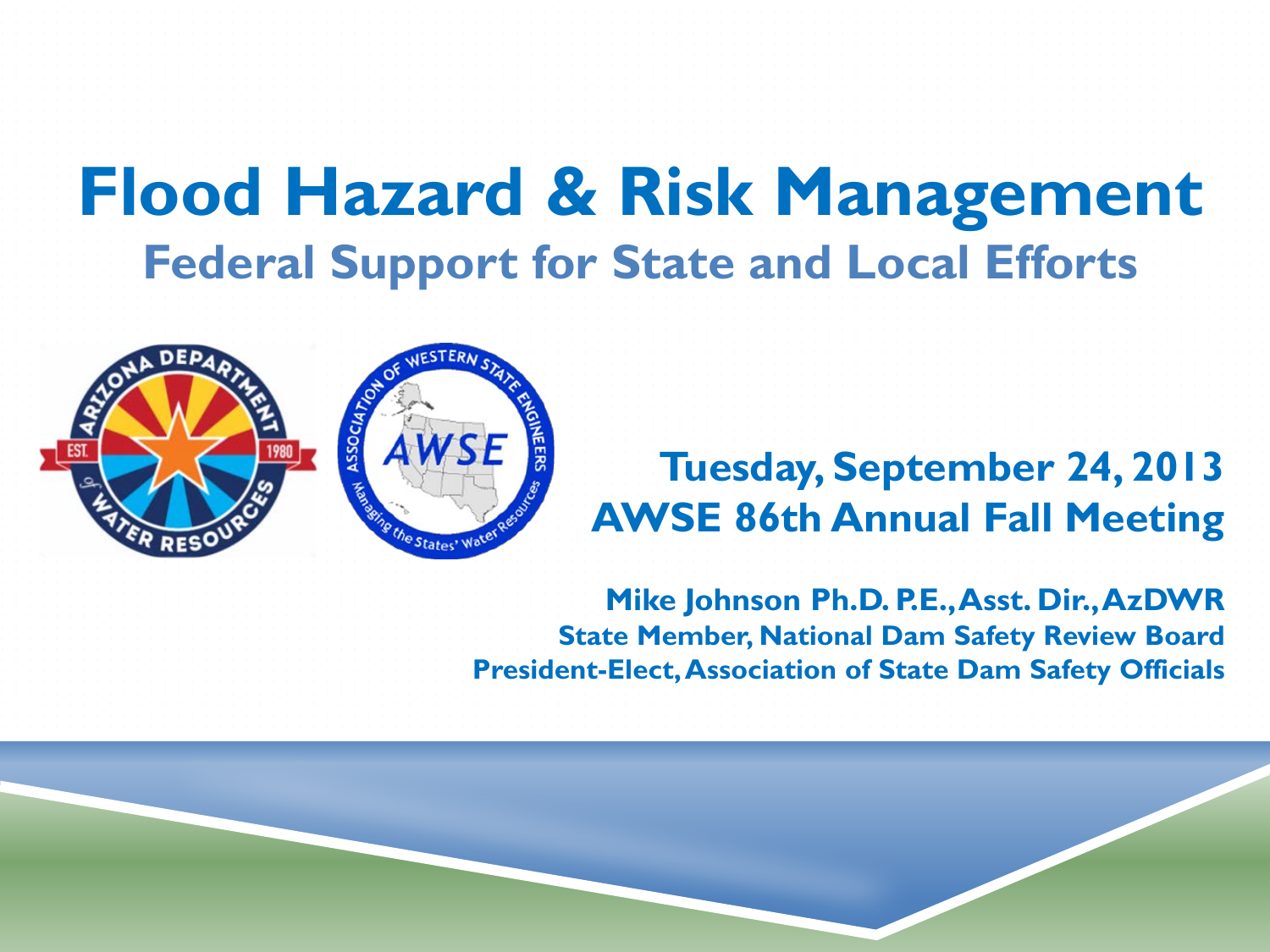# **Risk Management Components**

# **Flood Control and Infrastructure Development in Floodplains** ▶ Safety of Dams and Levees **Emergency Management**

*Recent emphasis on better coordination and improved information sharing*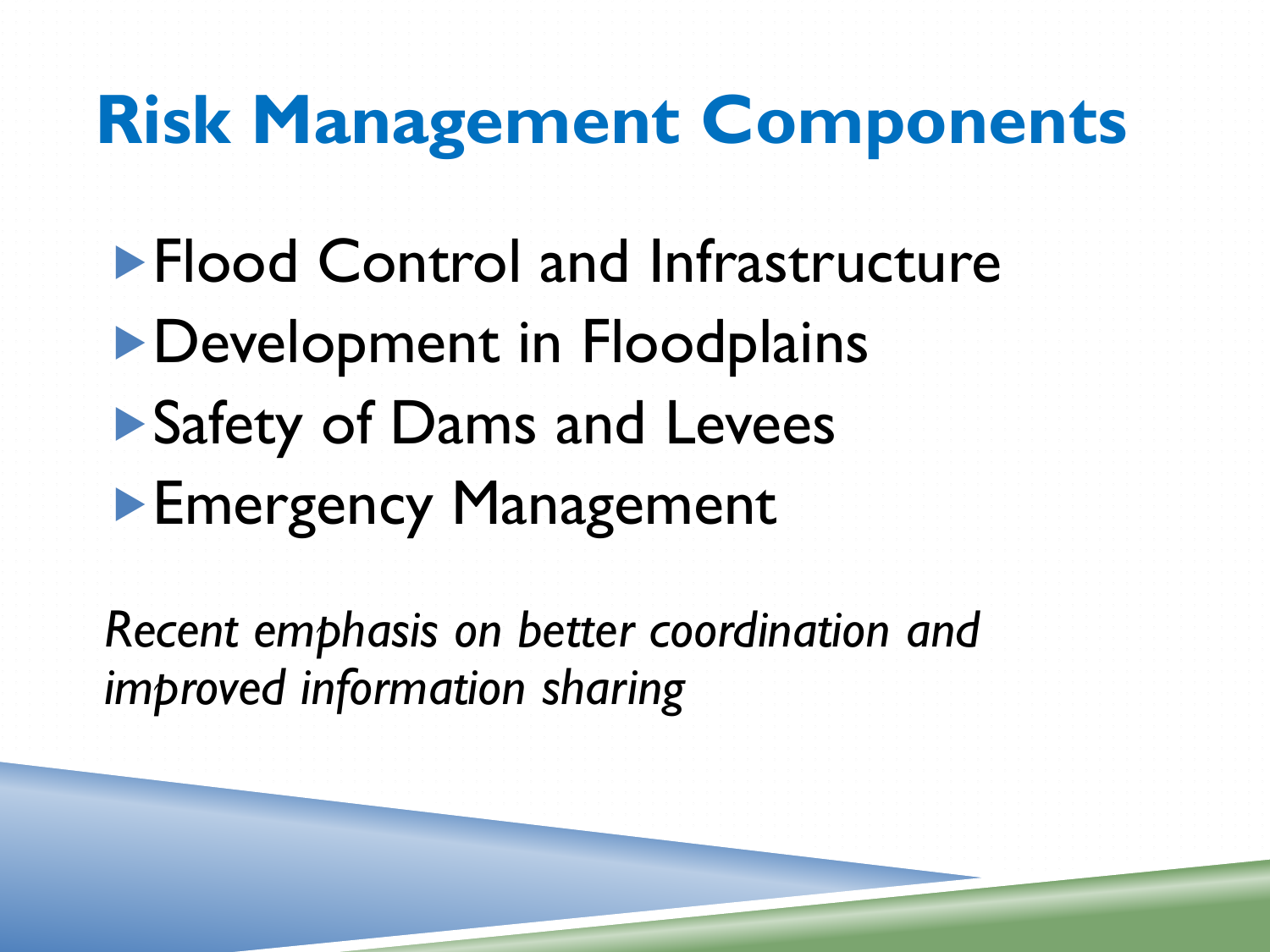# **Primary Federal Support**

- ▶ Federal Emergency Management Agency (FEMA) – Insurance & Mitigation Administration
	- [http://www.fema.gov/what-mitigation/federal-insurance](http://www.fema.gov/what-mitigation/federal-insurance-mitigation-administration)[mitigation-administration](http://www.fema.gov/what-mitigation/federal-insurance-mitigation-administration)
- ▶ US Army Corps of Engineers (USACE) Flood Risk Management Program

 [http://www.iwr.usace.army.mil/Missions/FloodRiskManage](http://www.iwr.usace.army.mil/Missions/FloodRiskManagement/FloodRiskManagementProgram.aspx) [ment/FloodRiskManagementProgram.aspx](http://www.iwr.usace.army.mil/Missions/FloodRiskManagement/FloodRiskManagementProgram.aspx)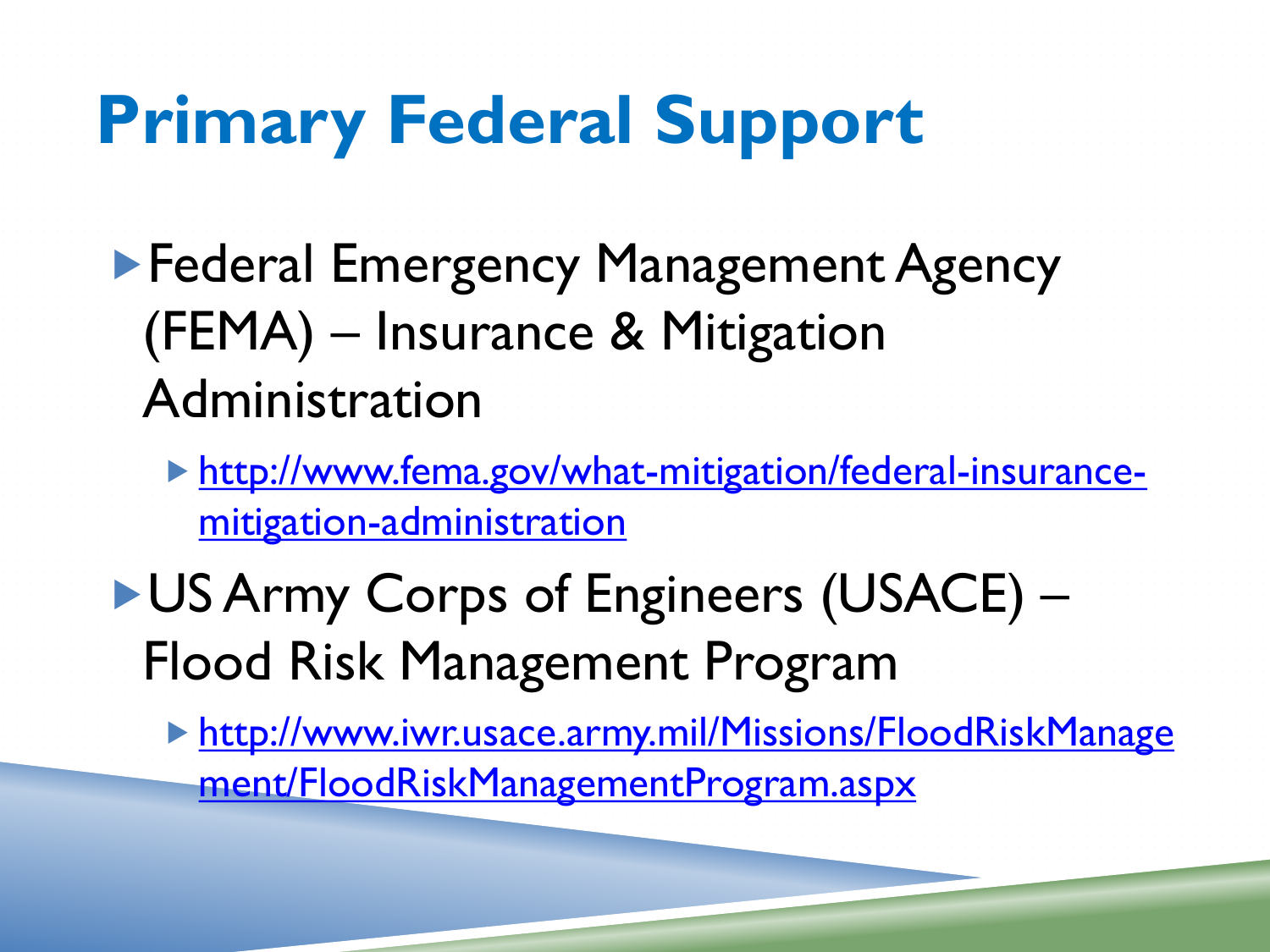# **FEMA Federal Insurance & Mitigation Administration**

#### Risk Analysis Division

- **Flood Map Modernization, including CTP**
- National Dam Safety Program
- ▶ Multi-Hazard Mitigation Planning

#### **Risk Reduction Division**

- ▶ Hazard Mitigation Grant Program (HMGP)
- ▶ Flood Mitigation Assistance (FMA) and Pre-Disaster Mitigation (PDM)
- ▶ Severe Repetitive Loss (SRL) and Repetitive Flood Claims (RFC)
- ▶ Community Rating System (CRS)
- **FIOOD FLOOD ALTA MANAGEME AND FLOOD FLOOD FLOOD FLOOD** FLOOD FLOOD FLOOD FLOOD FLOOD FLOOD FLOOD FLOOD FLOOD FLOOD

#### **Risk Insurance Division**

▶ National Flood Insurance Program (NFIP)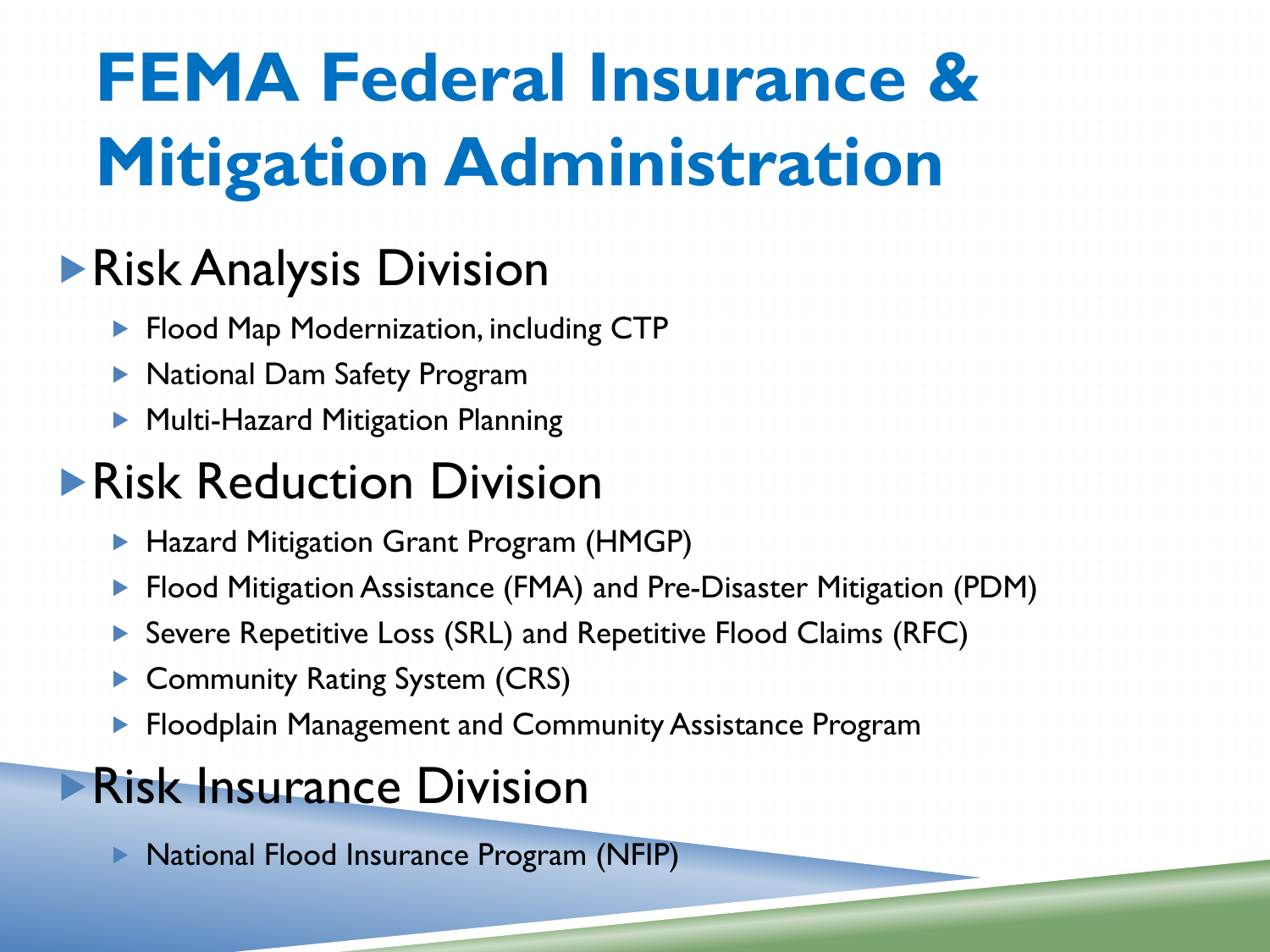# **FEMA Programs**

- **Public Awareness and Information** 
	- <http://www.ready.gov/floods/>
- **Flood Insurance** 
	- <http://www.floodsmart.gov/>
- **Risk MAP (Mapping-Assessment-Planning)** 
	- [http://www.fema.gov/risk-mapping-assessment](http://www.fema.gov/risk-mapping-assessment-planning)[planning](http://www.fema.gov/risk-mapping-assessment-planning)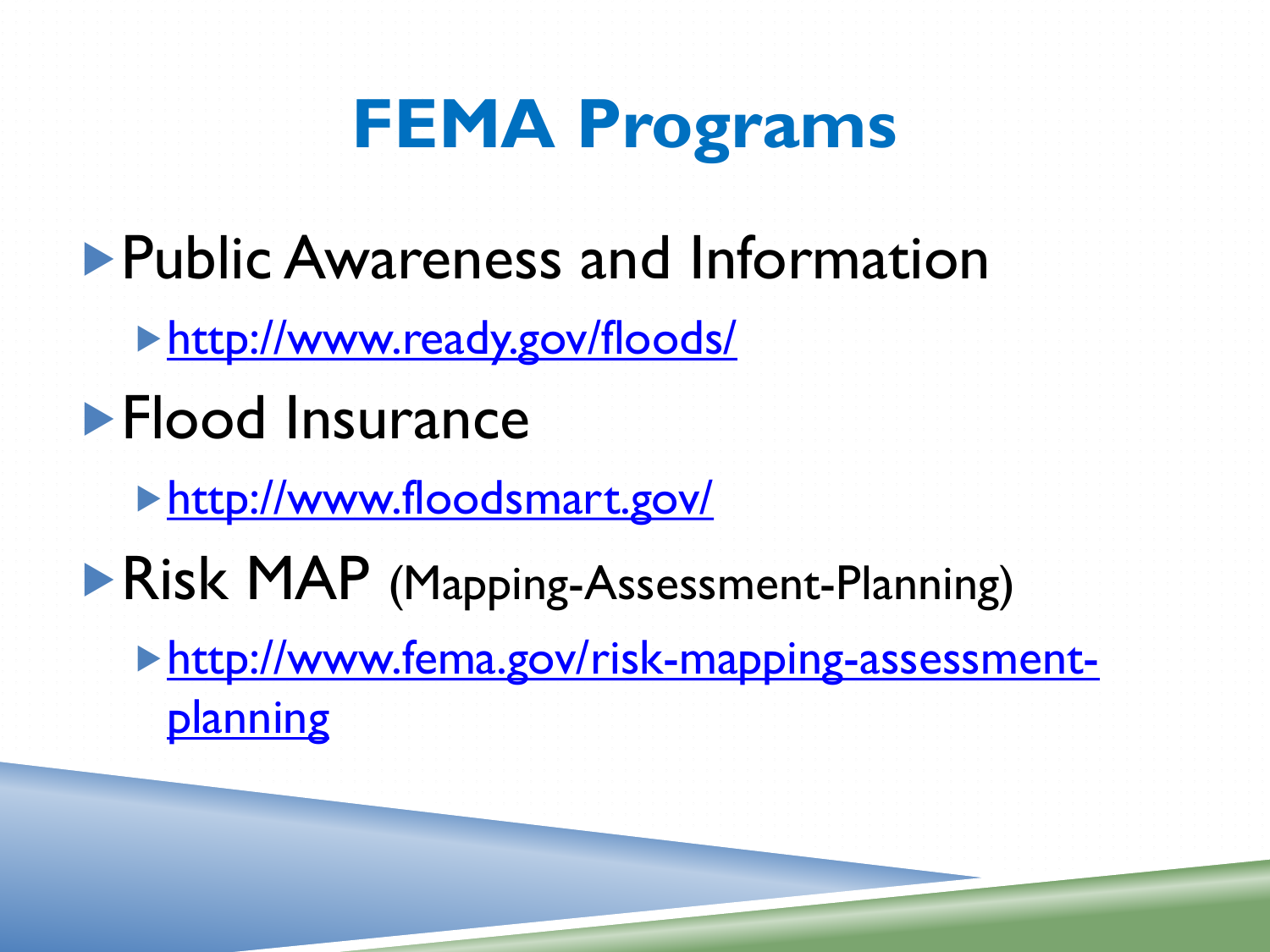## **FEMA Programs contd.**

- **Dam Safety** 
	- [http://www.fema.gov/about-national-dam-safety](http://www.fema.gov/about-national-dam-safety-program)[program](http://www.fema.gov/about-national-dam-safety-program)
- **Multi-Hazard Mitigation Planning** 
	- [http://www.fema.gov/multi-hazard-mitigation](http://www.fema.gov/multi-hazard-mitigation-planning)[planning](http://www.fema.gov/multi-hazard-mitigation-planning)
- **Flood Response and Recovery** 
	- <http://www.usa.gov/flooding.shtml>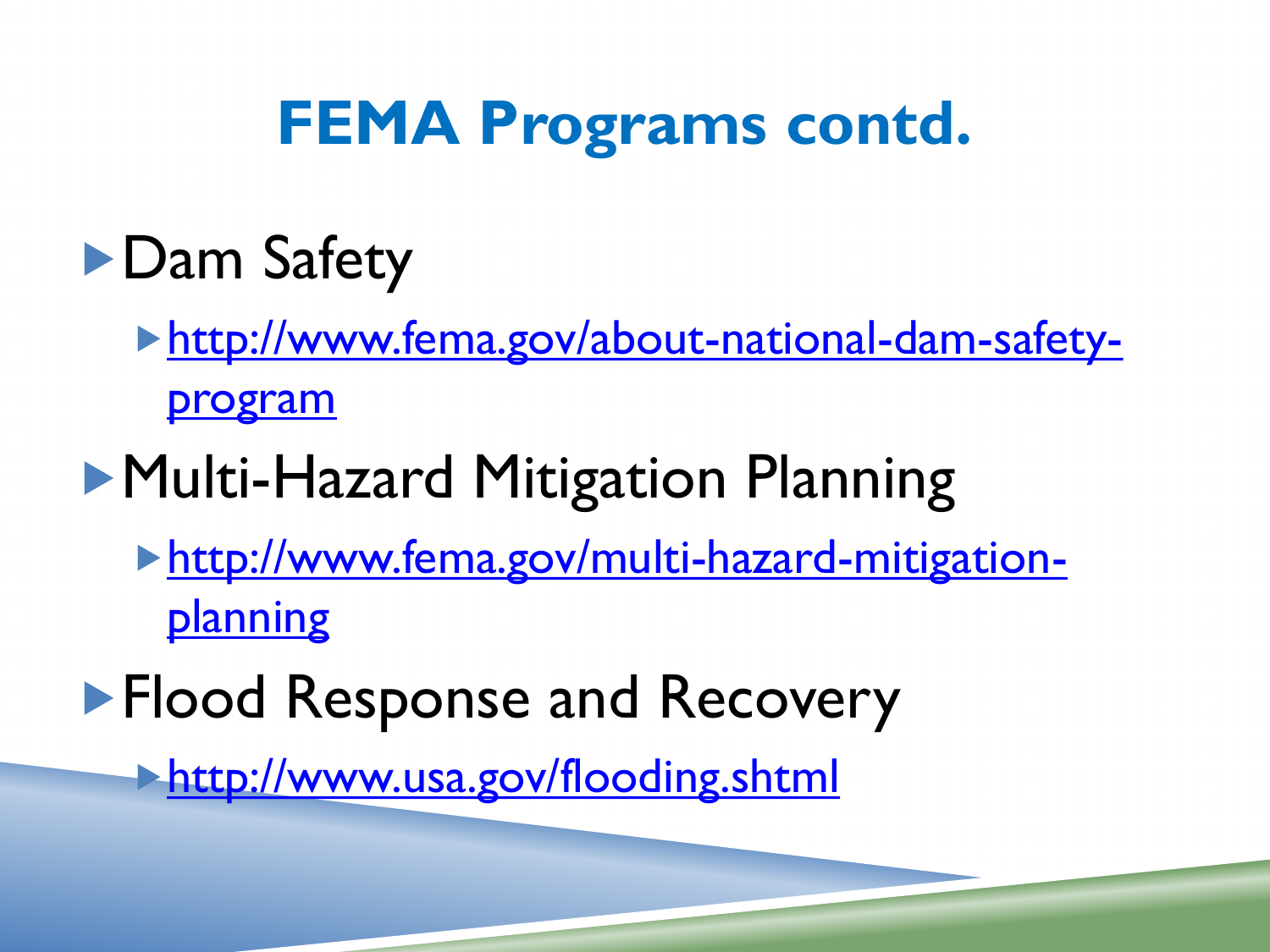# **National Flood Insurance Program**

- **Providing means for property owners to** financially protect themselves.
- State Support Services Element (CAP-SSSE) Program Grant
	- ▶ 75:25% (Fed:State) cost share

[http://www.fema.gov/floodplain](http://www.fema.gov/floodplain-management/community-assistance-program-state-support-services-element)[management/community-assistance-program-state](http://www.fema.gov/floodplain-management/community-assistance-program-state-support-services-element)[support-services-element](http://www.fema.gov/floodplain-management/community-assistance-program-state-support-services-element)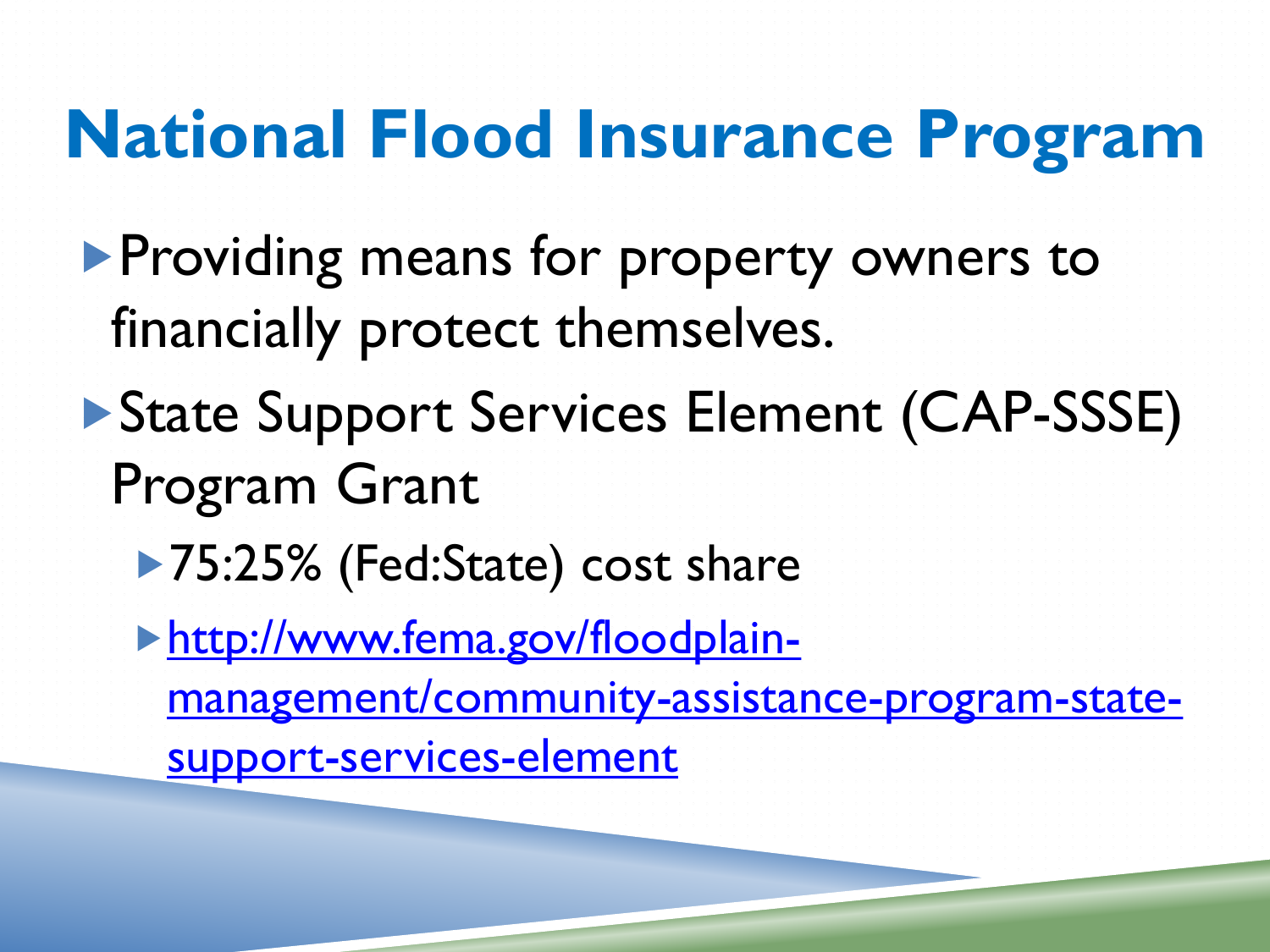# **Risk MAP**

Delivering quality flood hazard information to increase awareness and result in actions tha reduce risk.

### ▶ State and Local Assistance

▶ Cooperating Technical Partner Agreements for Mapping and Related Activities

[http://www.fema.gov/cooperating-technical](http://www.fema.gov/cooperating-technical-partners-program)[partners-program](http://www.fema.gov/cooperating-technical-partners-program)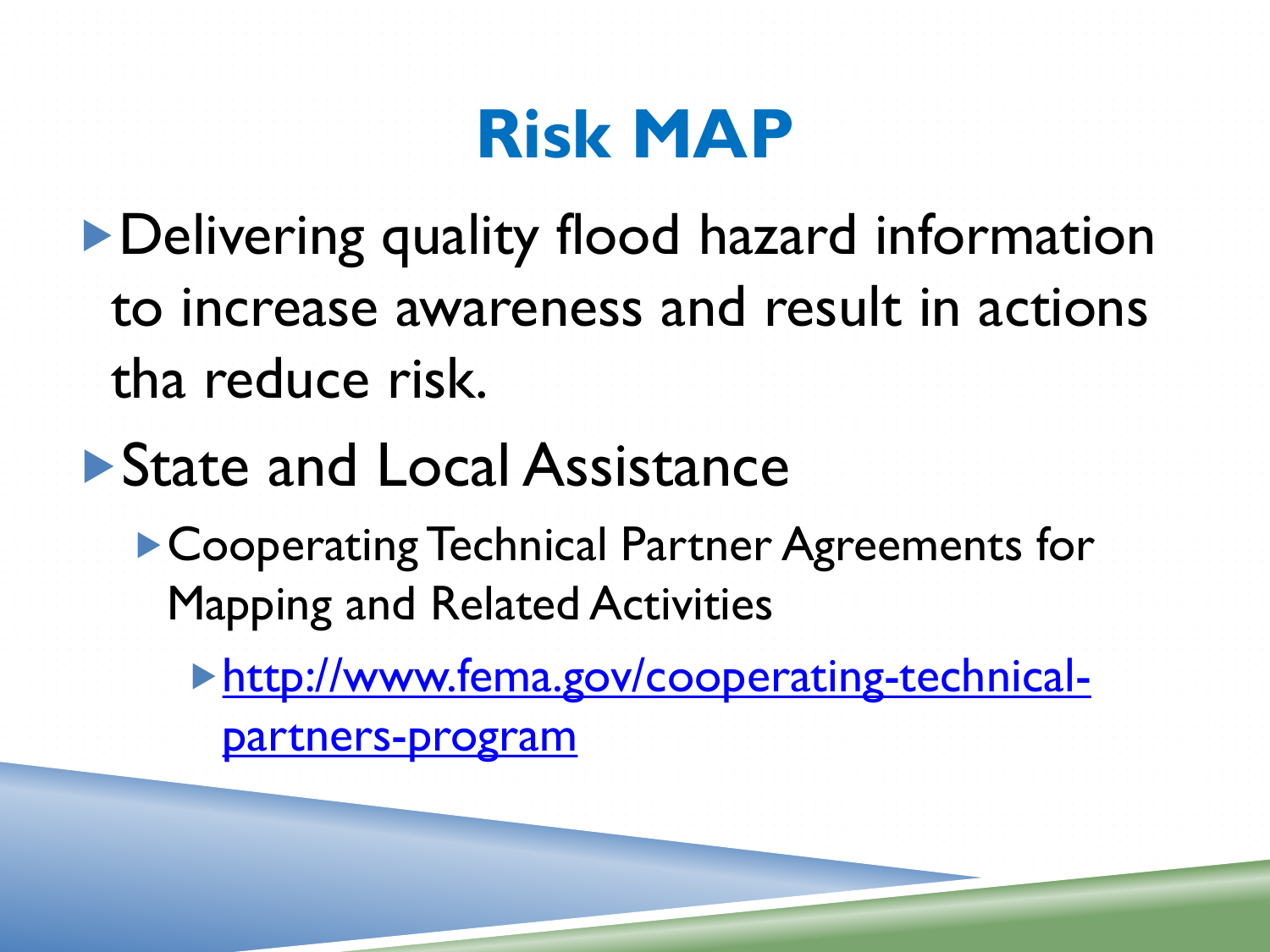**National Dam Safety Program National Dam Safety Information** <http://www.fema.gov/information-needs-dam-safety> ▶ State Assistance Grants <http://www.fema.gov/grant-assistance-states> **Training for State and Local Staffs Research, Publications & Resources**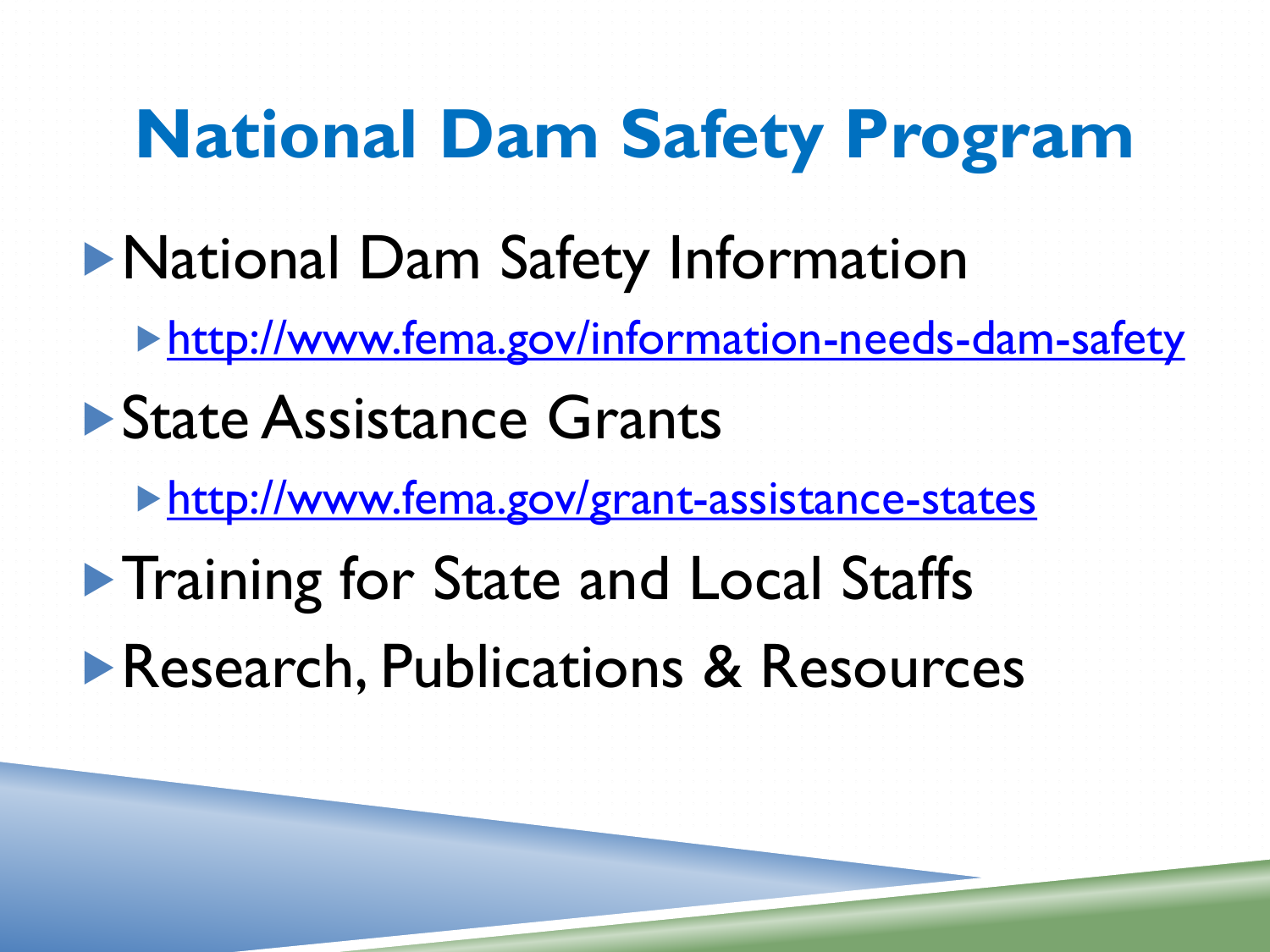## **National Dam Safety Program contd.**

- National Dam Safety Review Board (NDSRB)
	- ▶ Chaired by FEMA
	- ▶ Membership: 5 Federal, 5 State, Industry, and a Dam Owner
- **Interagency Committee on Dams (ICODS)** ▶ Chaired by FEMA
	- **Membership: 10 Federal Departments and Agencies**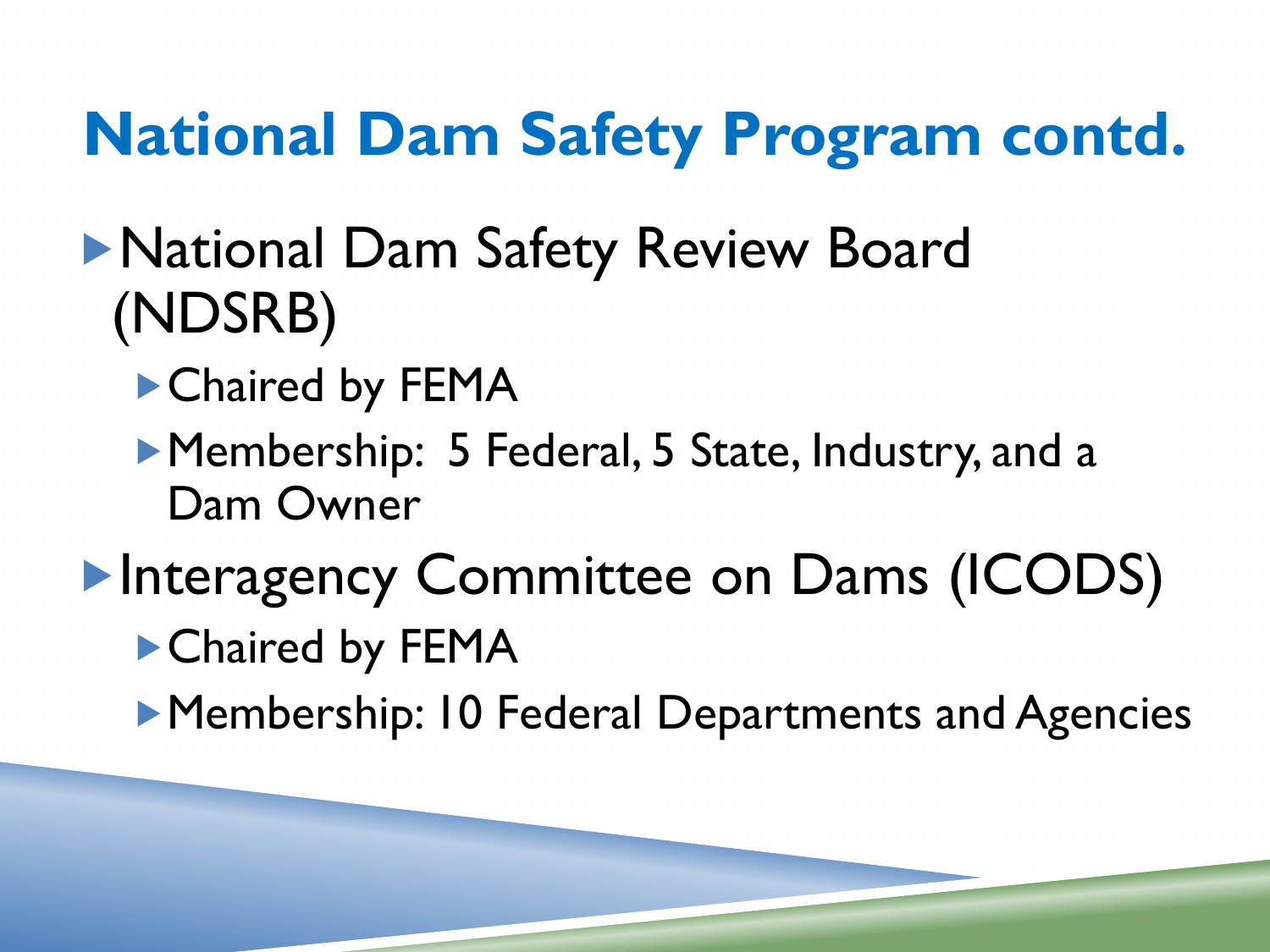# **Hazard Mitigation Programs**

- **Multi-Hazard Mitigation Planning** 
	- **IDENTIFY FIGURE 19 Index 10 SET 10 IDENTIFY FIGURE 15 ISON CONTROLLER FIGURE 15 ISON CONTROLLER FIGURE 15 ISON CONTROLLER FIGURE 15 ISON CONTROLLER FIGURE 15 ISON CONTRACT AT A LIGARE 15 ISON CONTRACT 15 ISON CONTRACT 15** and losses
	- [http://www.fema.gov/multi-hazard-mitigation](http://www.fema.gov/multi-hazard-mitigation-planning)[planning](http://www.fema.gov/multi-hazard-mitigation-planning)
- **Hazard Mitigation Grant Program** 
	- **Long-term mitigation following disaster event**
	- [http://www.fema.gov/hazard-mitigation-grant](http://www.fema.gov/hazard-mitigation-grant-program)[program](http://www.fema.gov/hazard-mitigation-grant-program)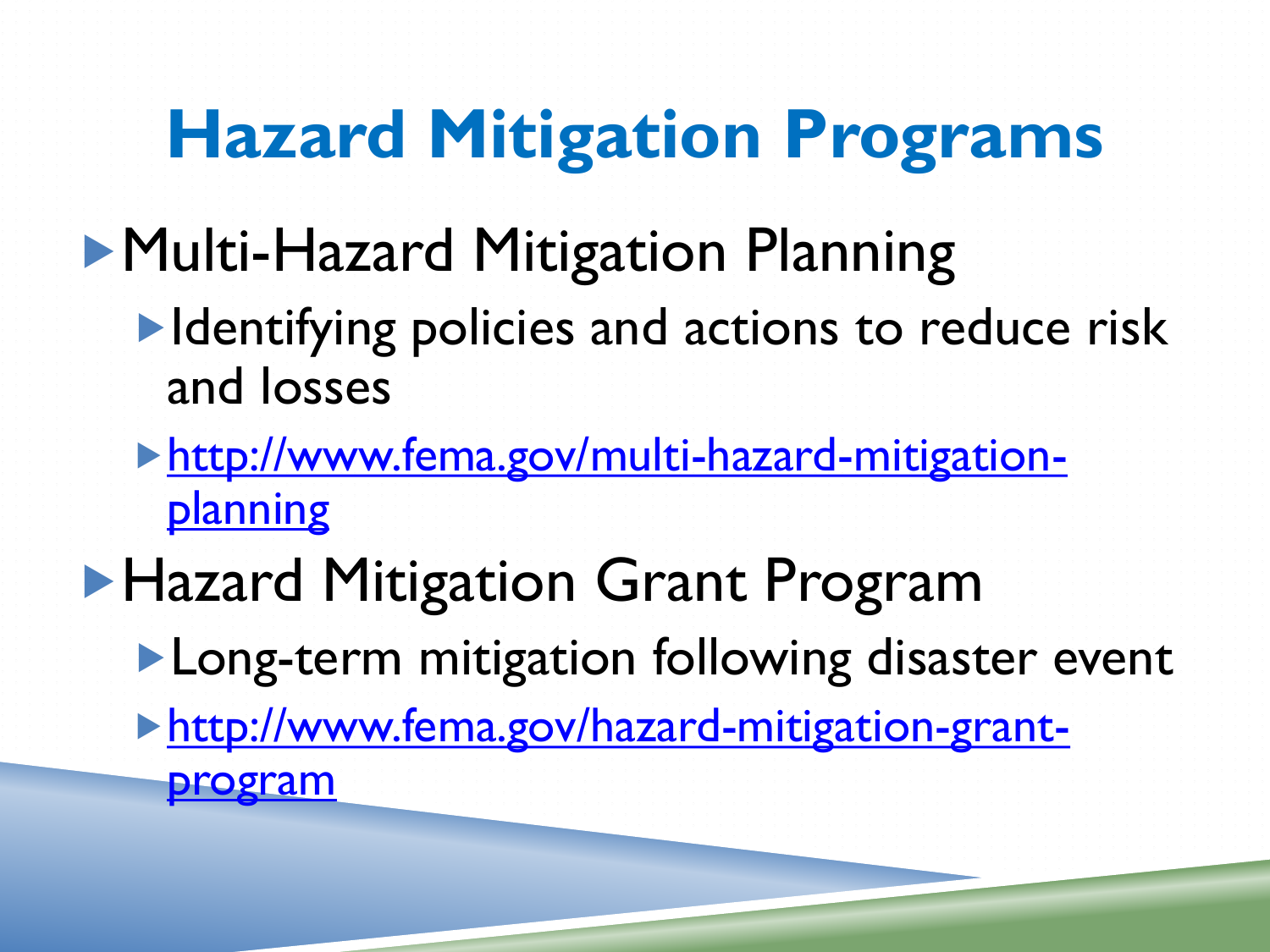**Hazard Mitigation Programs contd. Pre-Disaster Mitigation Grant Program Mitigation prior to a disaster event** [http://www.fema.gov/pre-disaster-mitigation](http://www.fema.gov/pre-disaster-mitigation-grant-program)[grant-program](http://www.fema.gov/pre-disaster-mitigation-grant-program) **Flood Mitigation Assistance Program** Reducing claims under NFIP [http://www.fema.gov/flood-mitigation](http://www.fema.gov/flood-mitigation-assistance-program)[assistance-program](http://www.fema.gov/flood-mitigation-assistance-program)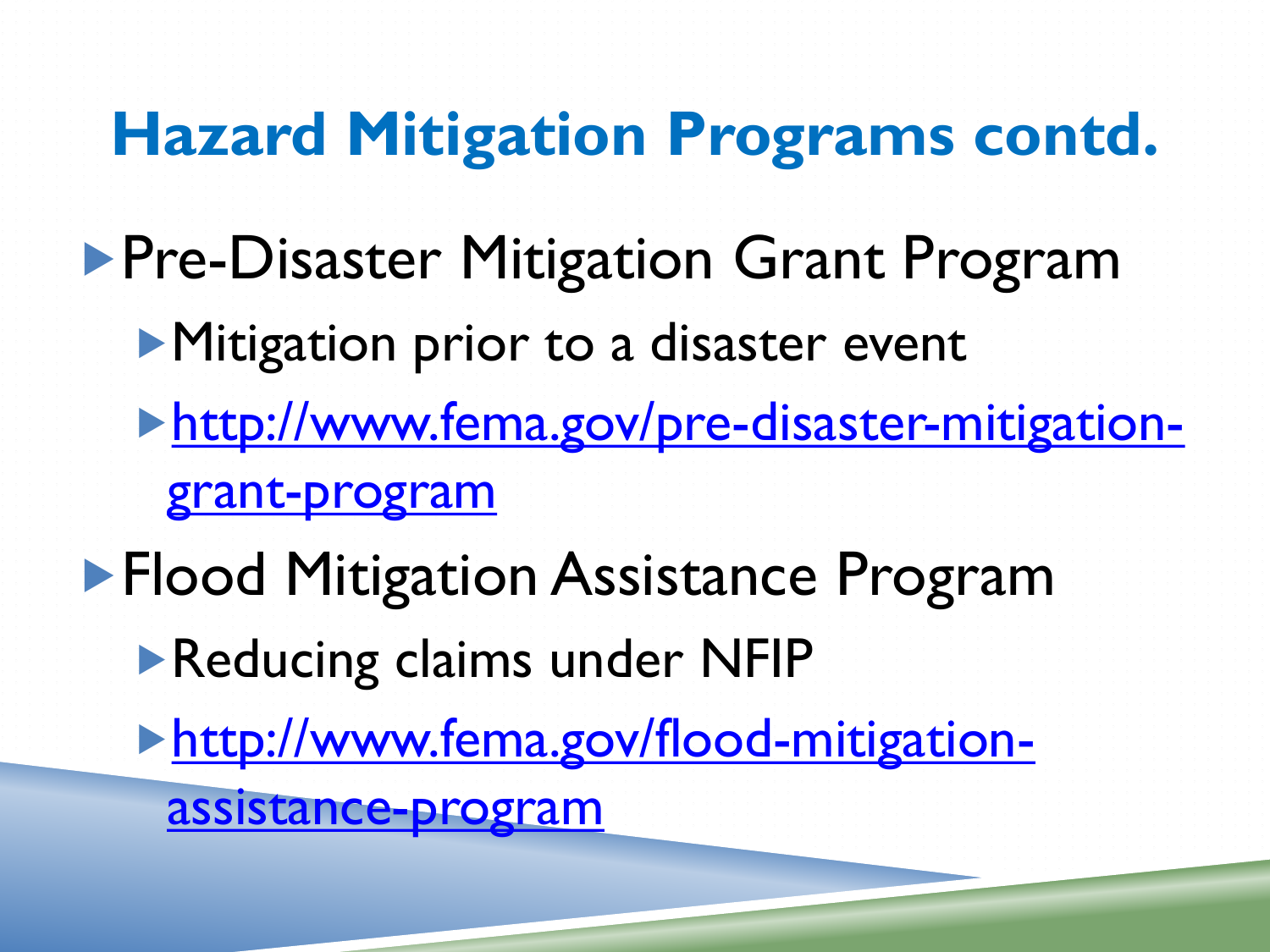# **USACE Flood Risk Management Program (FRMP)**

**FRMP** works across the agency to focus policies, programs and activities towards reducing overall risks of loss of life and economic damages, and improving the natural environment.

Structural approaches (e.g. levees & floodwalls) Non-structural approaches (land acquisition, flood proofing, etc.)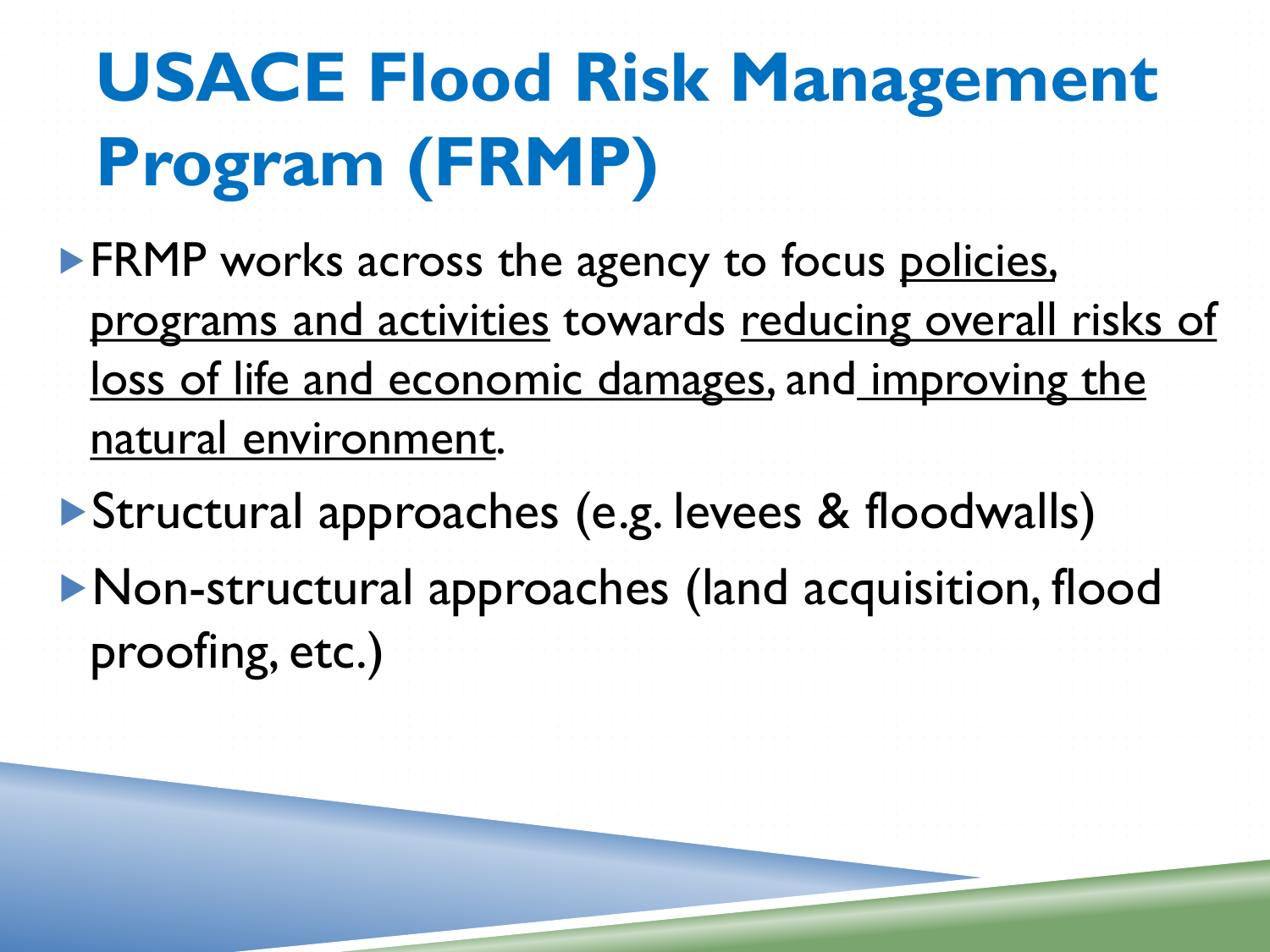### **USACE Flood Risk Management**

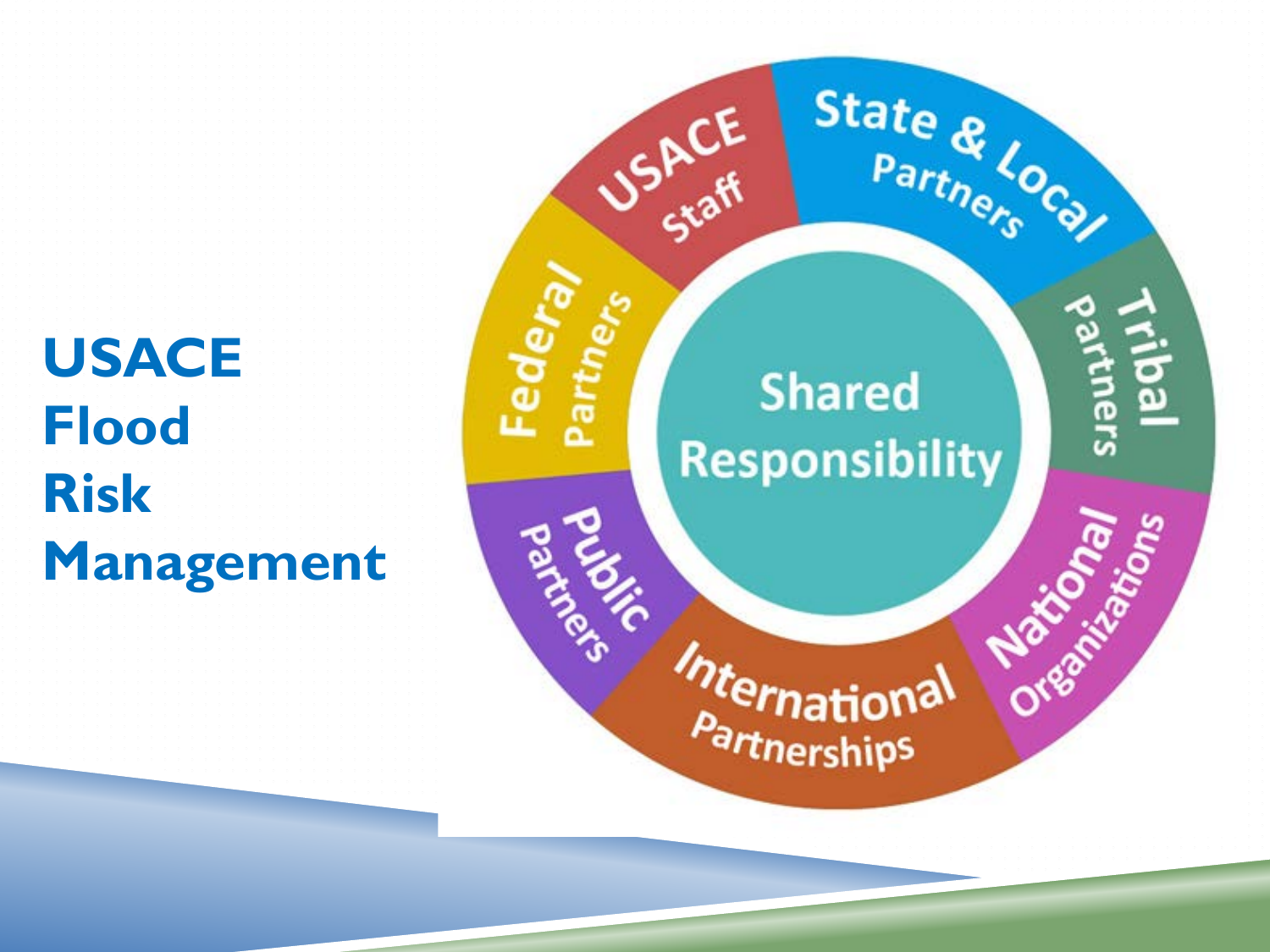# **USACE Programs**

- ▶ Dam Safety Program
	- Managing portfolio of 694 dams
	- National Inventory of Dams (NID)
	- [http://www.usace.army.mil/Missions/CivilWorks/DamSafe](http://www.usace.army.mil/Missions/CivilWorks/DamSafetyProgram.aspx) [tyProgram.aspx](http://www.usace.army.mil/Missions/CivilWorks/DamSafetyProgram.aspx)

#### **Levee Safety Program**

- **Purpose: Understand, manage, and reduce flood** risks
- National Inventory of Levess (NIL) & Levee Database
- [http://www.usace.army.mil/Missions/CivilWorks/LeveeSaf](http://www.usace.army.mil/Missions/CivilWorks/LeveeSafetyProgram.aspx) [etyProgram.aspx](http://www.usace.army.mil/Missions/CivilWorks/LeveeSafetyProgram.aspx)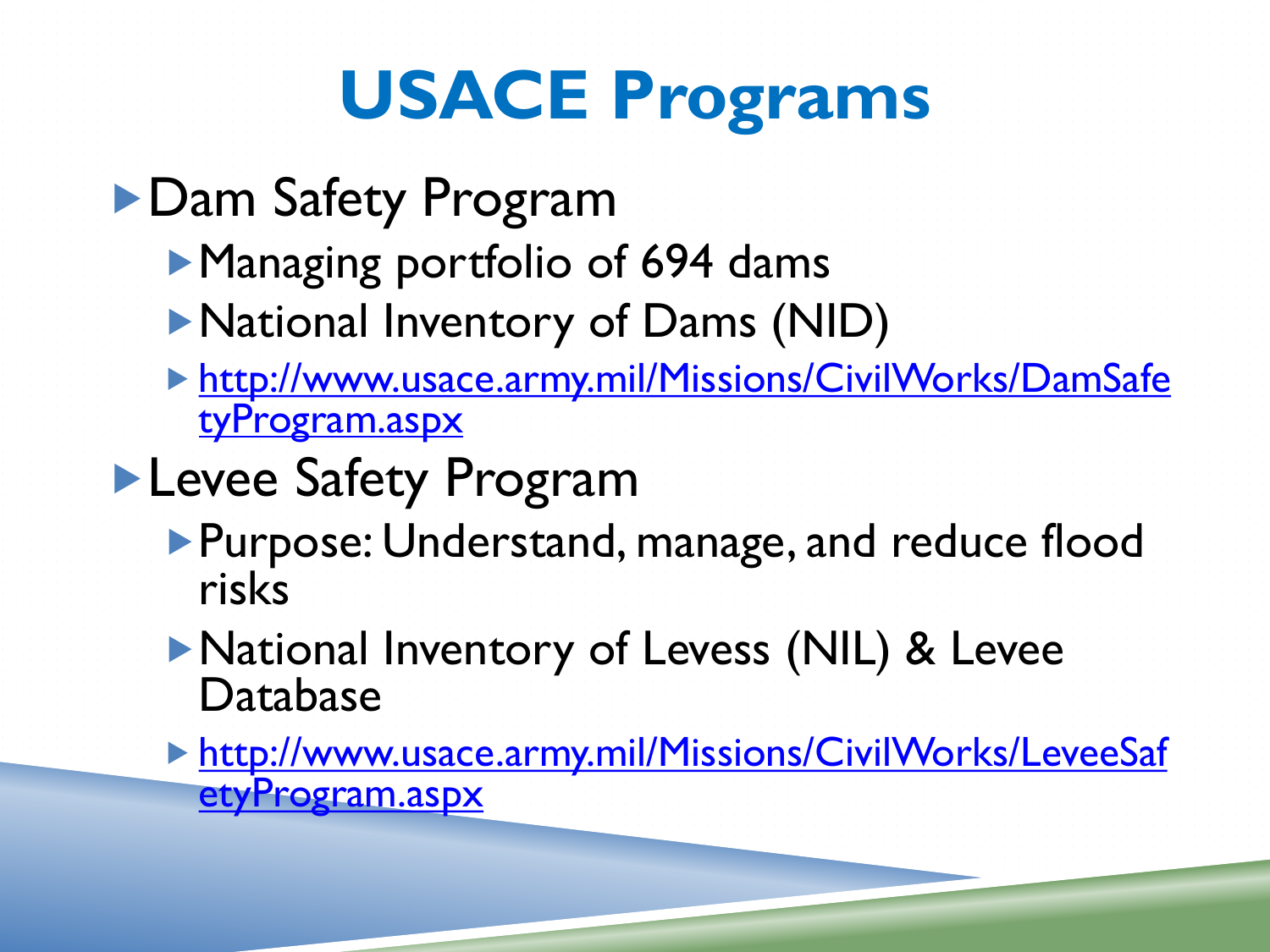## **USACE Programs contd.**

- **Flood and Coastal Flood Risk Reduction** Program
	- <http://chl.erdc.usace.army.mil/fcsdr>
- Non-Structural Measures Committee
	- [http://www.usace.army.mil/Missions/CivilWorks/ProjectPl](http://www.usace.army.mil/Missions/CivilWorks/ProjectPlanning/nfpc.aspx) [anning/nfpc.aspx](http://www.usace.army.mil/Missions/CivilWorks/ProjectPlanning/nfpc.aspx)
- Silver Jackets Program
	- <http://www.nfrmp.us/state/>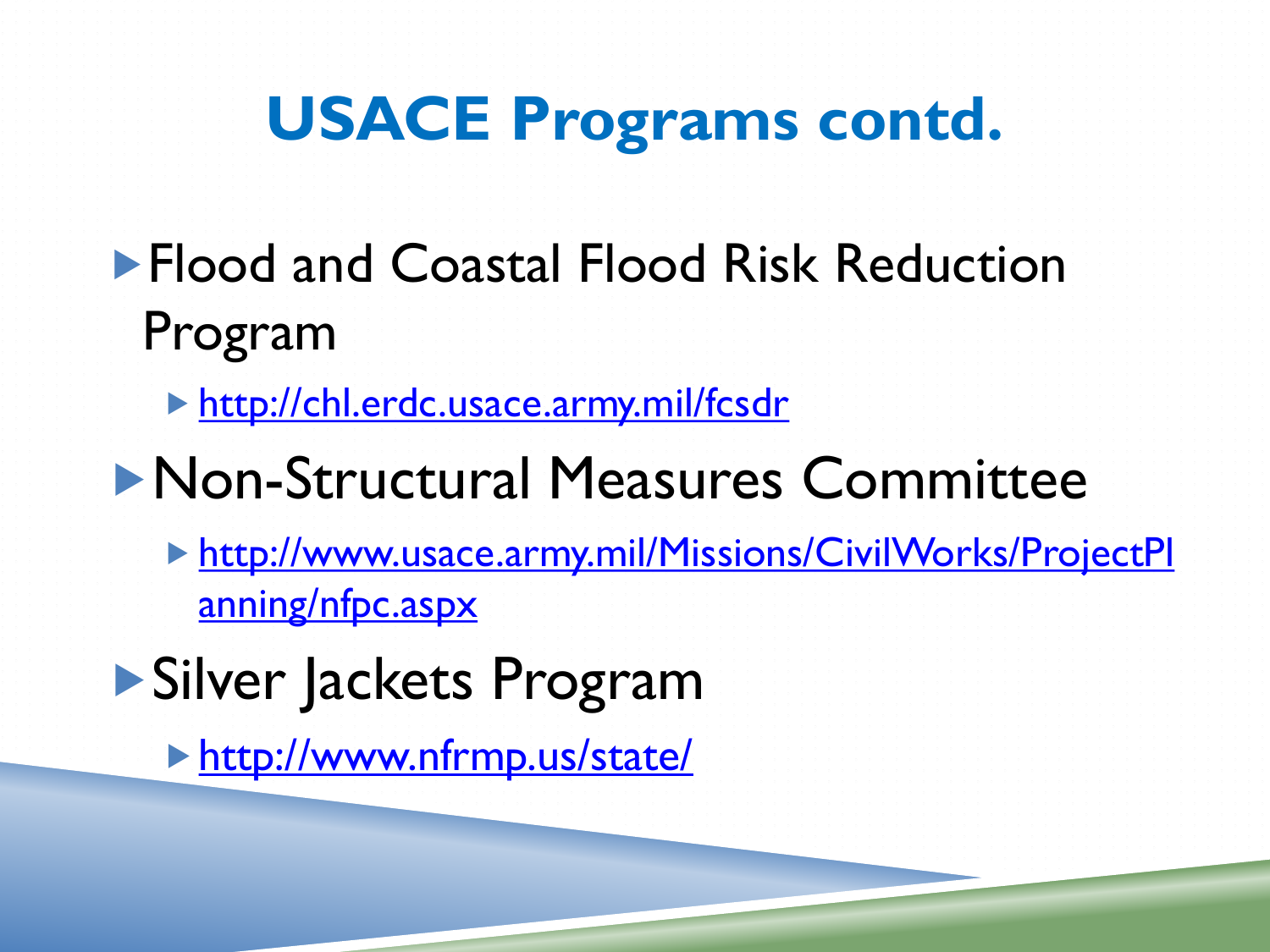## **Silver Jackets**

- ▶ As of March 2013, 31 active State Teams comprised of USACE, FEMA, State Agencies and other Federal Agencies.
- Collaborative assessments of risks, priorities and solutions.
- Unified efforts for improved communication **Leveraging of disparate information and** resources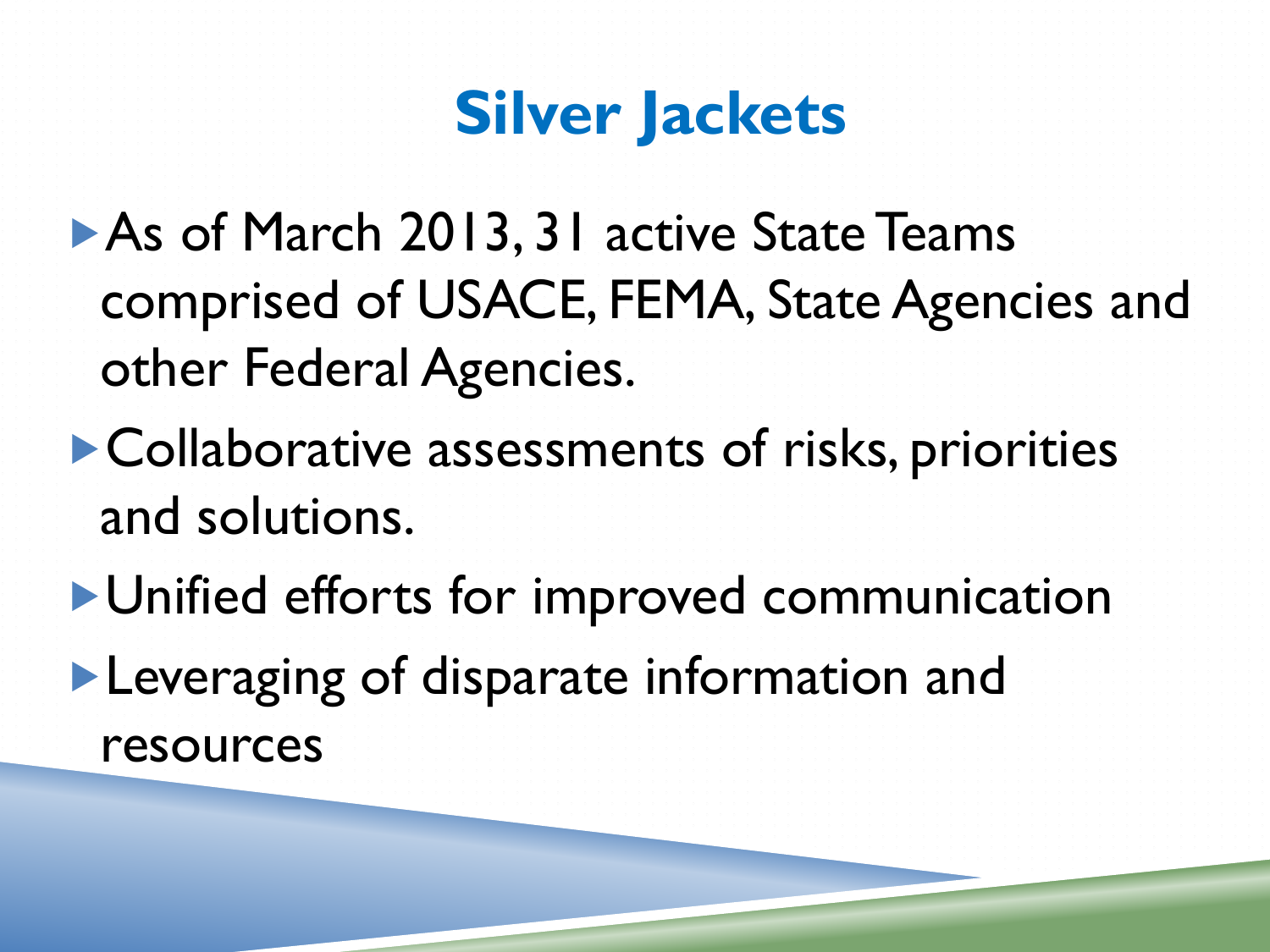#### **Active Silver Jacket Teams**

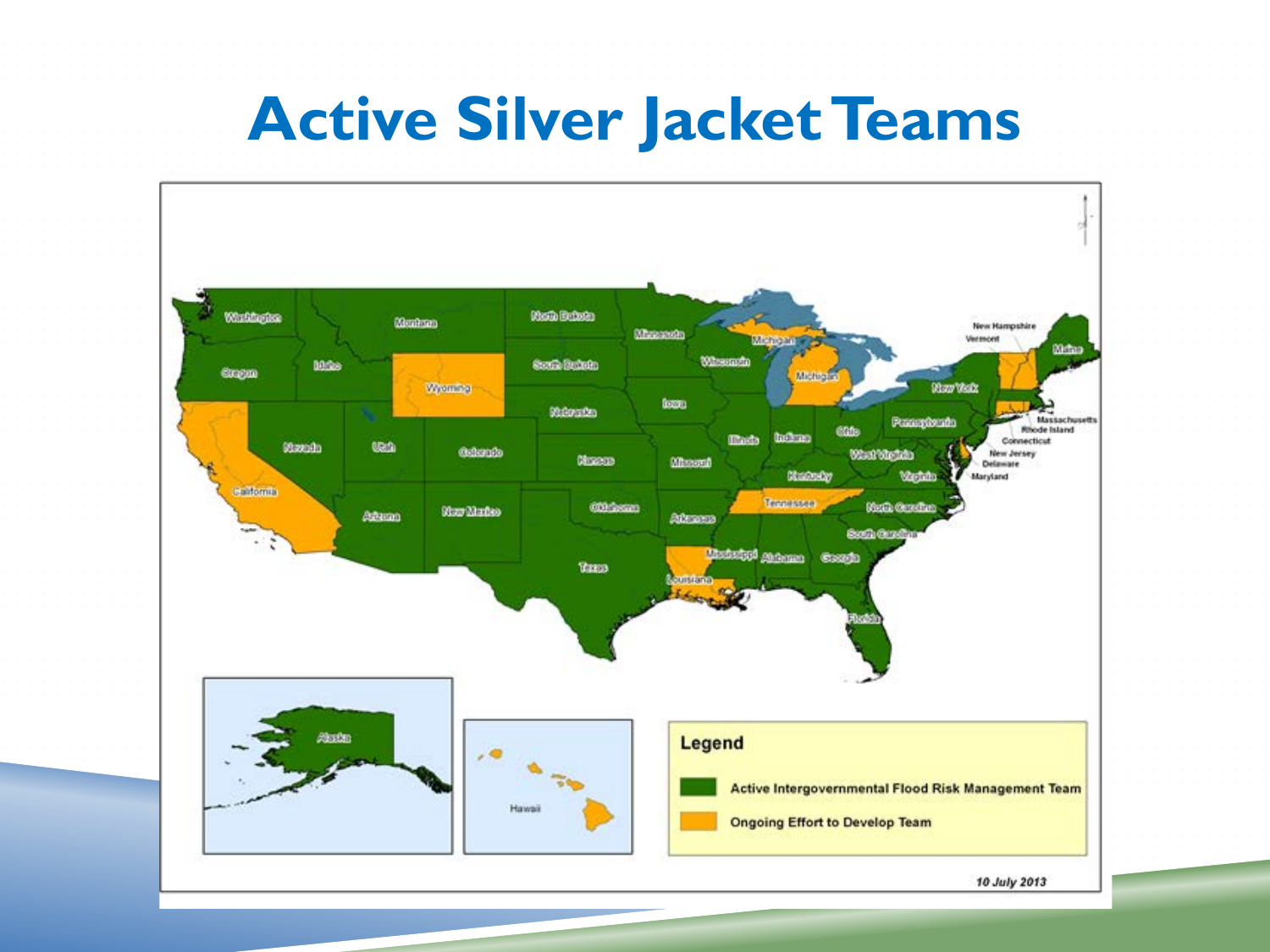# **Arizona's Silver Jackets Team**

#### **Federal Participation**

- **FEMA Region IX, Flood Mitigation**
- USACE SPL Flood Risk Program Manager
- **NRCS and NOAA (expressed interest as extended** members).

#### **Non-Federal Participation**

- **Arizona Division of Emergency Management**
- **Arizona Department of Water Resources**

#### **Charter**

A draft charter was previously developed and reviewed by ADWR and ADEM that will be moved forward and executed in 2013.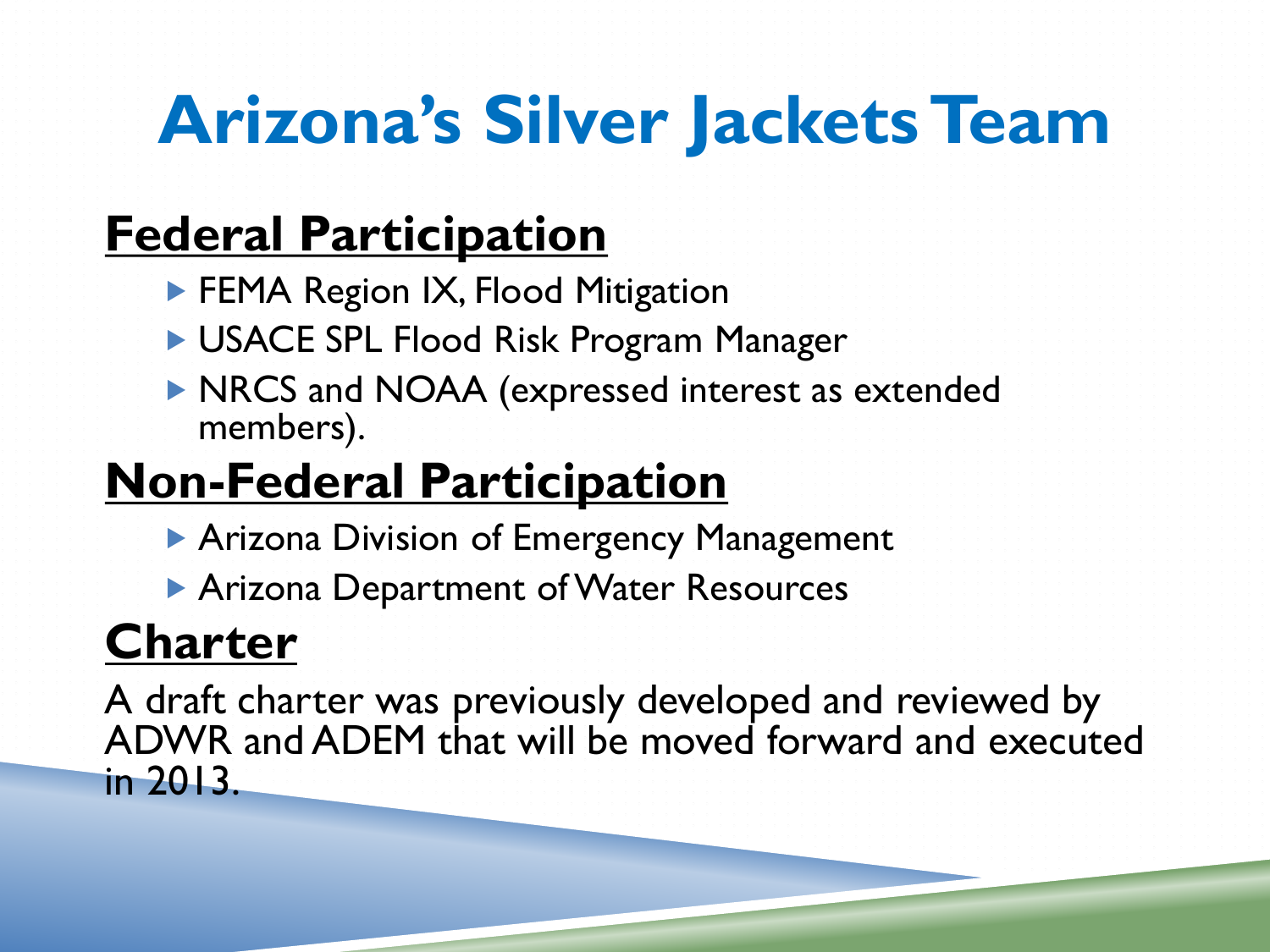## **Arizona's Silver Jackets Team contd.**

### **Current Priority**

- **Flood Recovery for Schultz Fire where in June** 2010 15,000+ acres of Forest Service Land burned
- July 2010, Governor Brewer declared a state of emergency
- ▶ October 2010, President Obama declared the area a federal emergency
- **Flood risk remains high for approximately 1,500** structures for years to come, particularly in summer monsoon season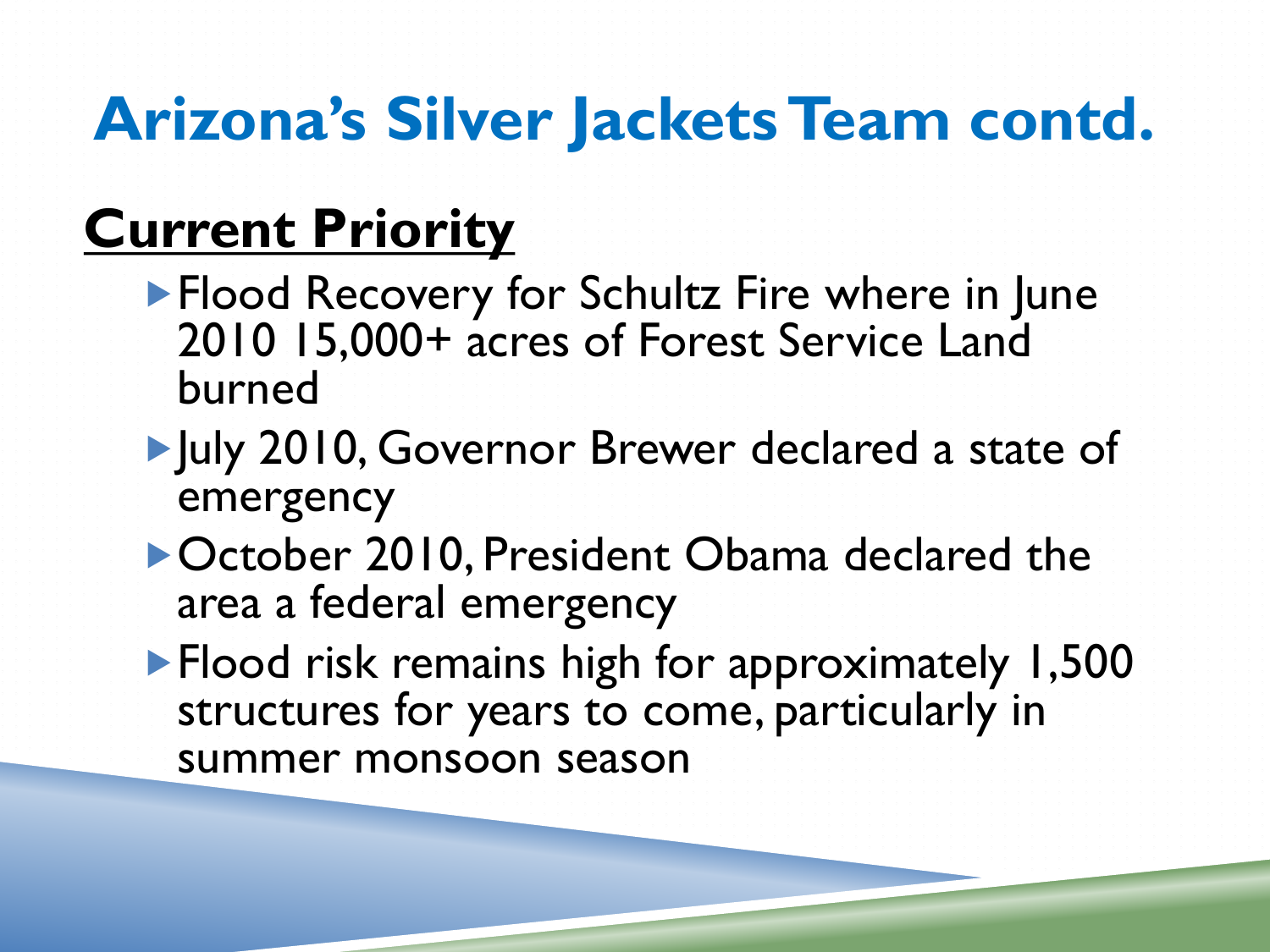# **Silver Jackets Webinars Week**

## August 20 - 22, 2013

**LUSACE** hosted a series of webinars for flood risk management professionals to share their knowledge and experiences.

Agenda and Presentations available for downloa[d](http://www.nfrmp.us/frmpw/2013webinarweek/index.cfm)

[http://www.nfrmp.us/frmpw/2013webinarwee](http://www.nfrmp.us/frmpw/2013webinarweek/index.cfm) [k/index.cfm](http://www.nfrmp.us/frmpw/2013webinarweek/index.cfm)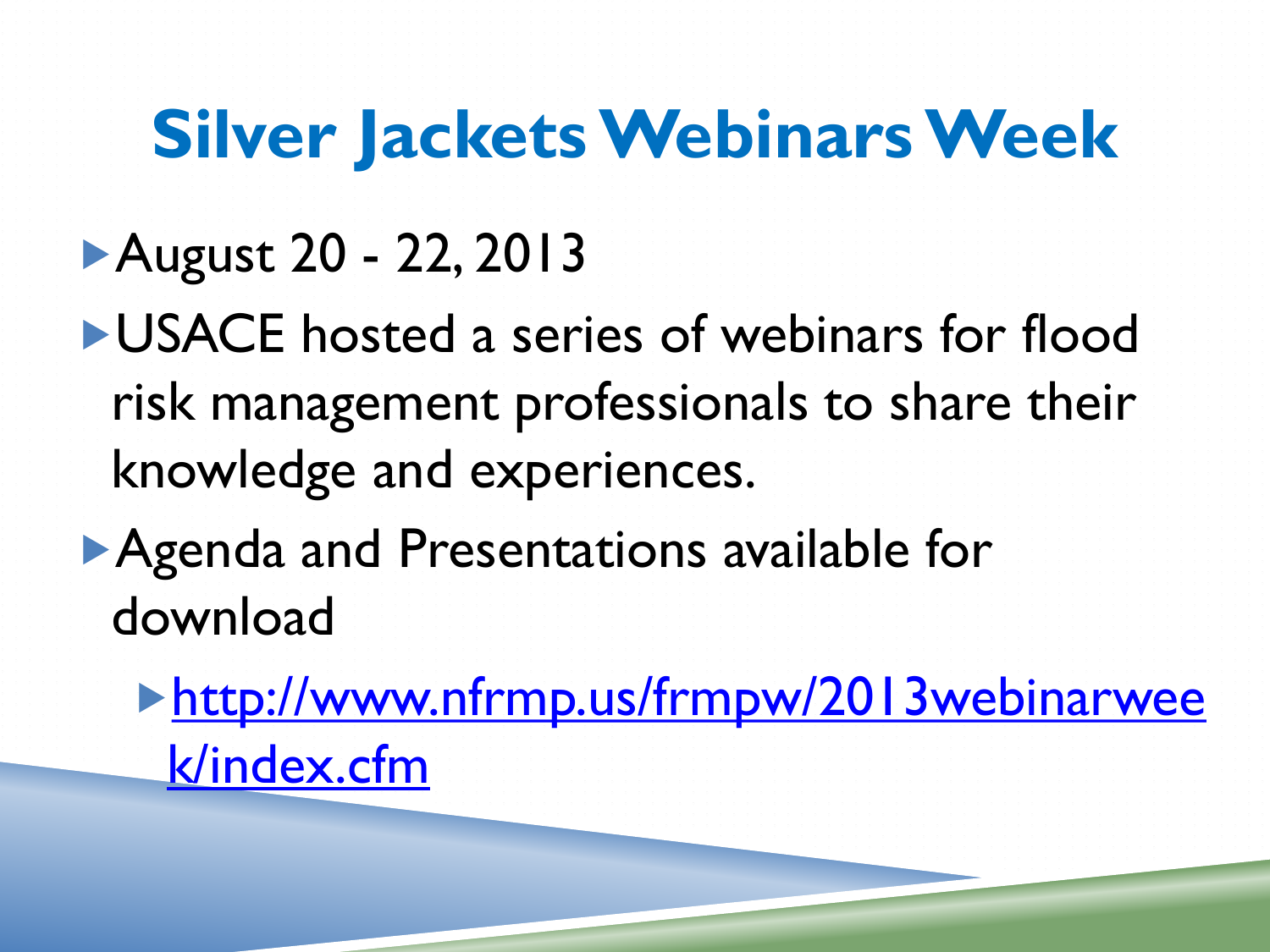# **NGO Support Organizations**

- **Association of State Floodplain** Managers (ASFPM)
	- <http://www.floods.org/>
- **Association of State Dam Safety** Officials (ASDSO)
	- [http://www.damsafety.org/](http://www.floods.org/)
- **National Emergency Management** Association (NEMA)

<http://www.nemaweb.org/>